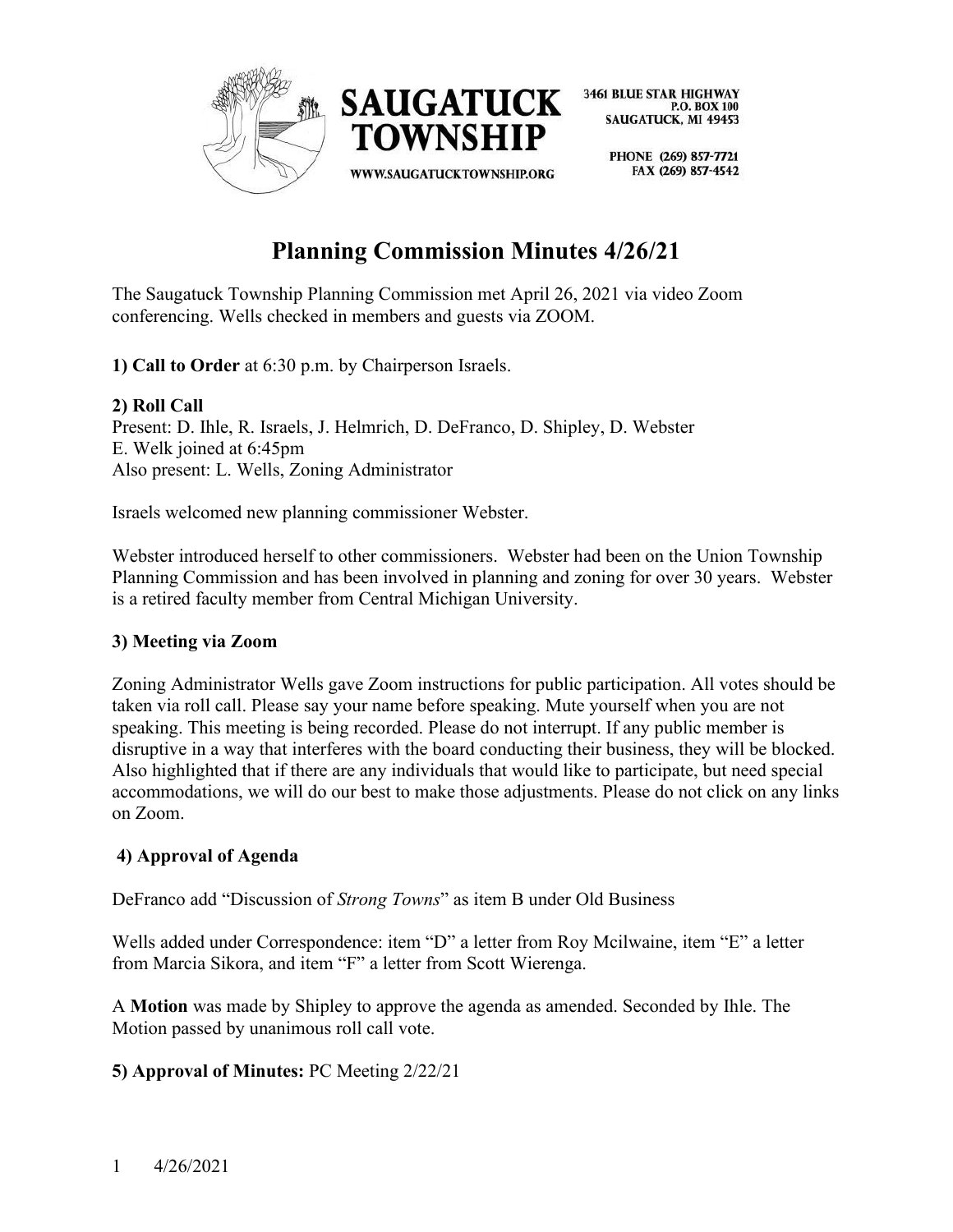

> PHONE (269) 857-7721 FAX (269) 857-4542

A **Motion** was made by Helmrich to approve the minutes of 2/22/21 as written. Seconded by Shipley. The Motion passed by unanimous roll call vote.

## **6) Presentations**

A. Jim Searing, Saugatuck TWP Parks Commission, presented on the history of the Parks Commission, park assets presently under the control of the TWP, budget and funding sources, and the Parks Commission's plans for future park development.

B. Mark Rodman, Executive Director of the Michigan Historic Preservation Network, presented on the process of seeking Historic District designation. Rodman reviewed why this issue is now before the PC. Rodman explained that the owners of the N. Shore property require a permit from the United States Army Corps of Engineers to develop property. Acquiring the permit requires the owners to go through the section 106 review process. Rodman explained that with that process, the USACE is charged with looking at the historic properties in the area, determining if there would be an adverse effect, and, if so, getting an agreement with all parties involved to determine how the development can proceed with protecting or mitigating damage to those resources. The section 106 review also asks that parties have a conversation and reach an agreement; if an agreement cannot be made, the USACE would proceed as they want. Rodman said the only legal basis for contesting an USACE decision would be on the grounds that they did not conduct the section 106 review process properly. Rodman said that as part of the 106 review process, the Gun Lake Tribe hired Algonquin Consultants, Inc. to do a study on whether the Kalamazoo River mouth was a Traditional Cultural Property for the Native American Tribes. The Algonquin study determined that the mouth of the Kalamazoo River could be considered a Traditional Cultural Property and therefore was eligible for the Register of National Historic Places and that the part 106 consultation would have to include that. Rodman noted that at this point anyone could write a national register nomination and get the property in question listed as Traditional Cultural Property on the Register of National Historic Places. However, that would not itself protect the property, because everything making it eligible for such a designation is already being asserted; there is no real change that happens to the 106 process if it were to actually be listed.

Rodman explained that by MI state law PA 169 of 1970, local governments are enabled to create historic districts; with those historic districts, regulation of what happens within them is possible based on the Secretary of the Interior standards. Rodman said that this is the only type of designation that really gives the local government the power to regulate what goes on in the area. Rodman outlined the process to create a historic district. Rodman explained that the first thing that would need to be done was that the TWP would need to pass a Historic District Ordinance; that ordinance would lay out how a commission would be set up, operate, what powers it would have, etc. Rodman noted that MI's enabling legislation states in detail what must be present in a Historic District Ordinance; that ordinance must say that (1) there will be 5-7 people who serve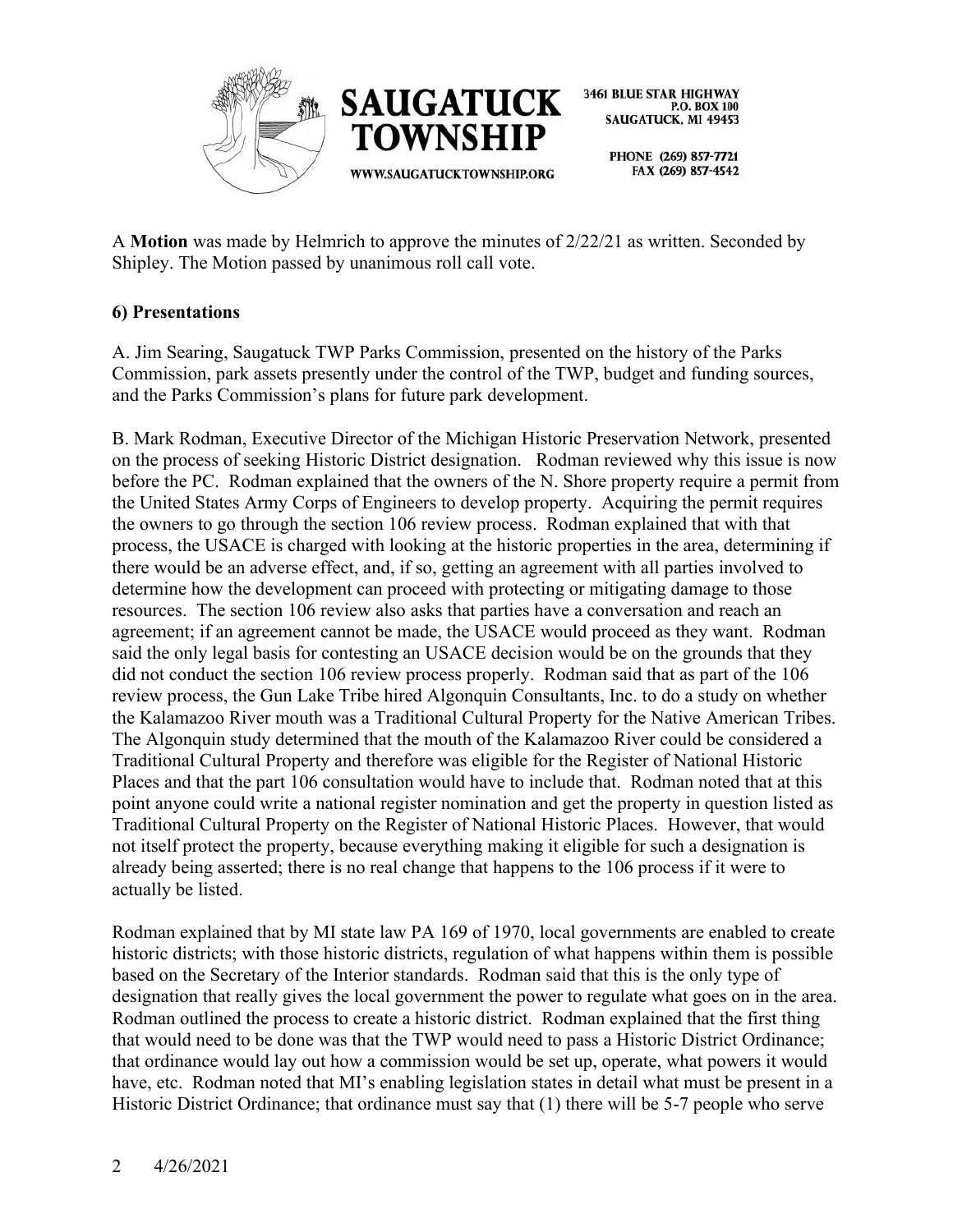



> PHONE (269) 857-7721 FAX (269) 857-4542

as part of the commission, (2) they all must have an interest and knowledge in historic preservation (no formal certifications are required), and (3) there must be a licensed, practicing architect on the commission or the TWP must prove that they were unable to find an architect to serve on the commission. Once the commission is set up, it enables the set-up of historic districts. By state law, the commission established by a Historic District Ordinance is not allowed to designate a historic district; PA 169 says that the commission sets up a study committee to determine whether an area is eligible to be a historic district. Rodman also noted that there is nothing in MI state law that prohibits designating members of the Historic District Commission to be the study committee itself; some communities designate the Historic District Commission as the study committee whereas others assemble a separate study committee. Once the study committee is assembled, they are charged with studying a specific area to determine whether it has the qualifications to be a local historic district. Rodman said that in considering whether the Kalamazoo River Mouth is eligible to be a local historic district, the study committee would not have to do much work because Algonquin Consultants already completed a study that determined that the river mouth can be a Traditional Cultural Property with the National Parks Service agreeing that it can be a National Register District. Rodman explained that the study committee could turn the Algonquin study into the study committee report, finalize it, and send it to the State Historic Preservation Office and the MI Historical Commission to be reviewed. Within 60 days of submission, a public hearing must be held where the proposal is discussed and public comments gathered. Rodman said that after (1) holding the public meeting and (2) receiving public comments from the SHPO and MI Historical Commission, the information is incorporated into the study and an ordinance would be written that identified the boundaries of the historic district, the important things within the boundaries that the historic district's existence was intended to protect, and what is allowed/prohibited within the historic district. Rodman explained that there were many options available with respect to how the area within the historic district could be managed. Rodman reiterated that the TWP would take the official study and other specifications on how the area should be managed and put it into an ordinance, which would then be managed by the Historic District Commission; if in the future someone wanted to do something with that property the applicant would have to go before the commission to ask for approval. Rodman emphasized that there are currently no local Traditional Cultural Property designations making a designation by the TWP cutting edge; this might make writing the ordinance challenging given there are few local examples available.

Rodman noted that there are benefits to the creation of a Historic District Commission such as designation of other historic sites, availability of grants, and federal and state tax credits for work being done in the historic district. Rodman mentioned the certified local government program, a program of the federal government which is a good house-keeping seal of approval for the set-up of a Historic District Commission. Rodman said that those requirements are essentially no different from the state requirements with the exception that the federal certification requires annual submissions of a report on the activities of the historic commission. Being a certified local government would give the TWP access to grants that come through the State Historic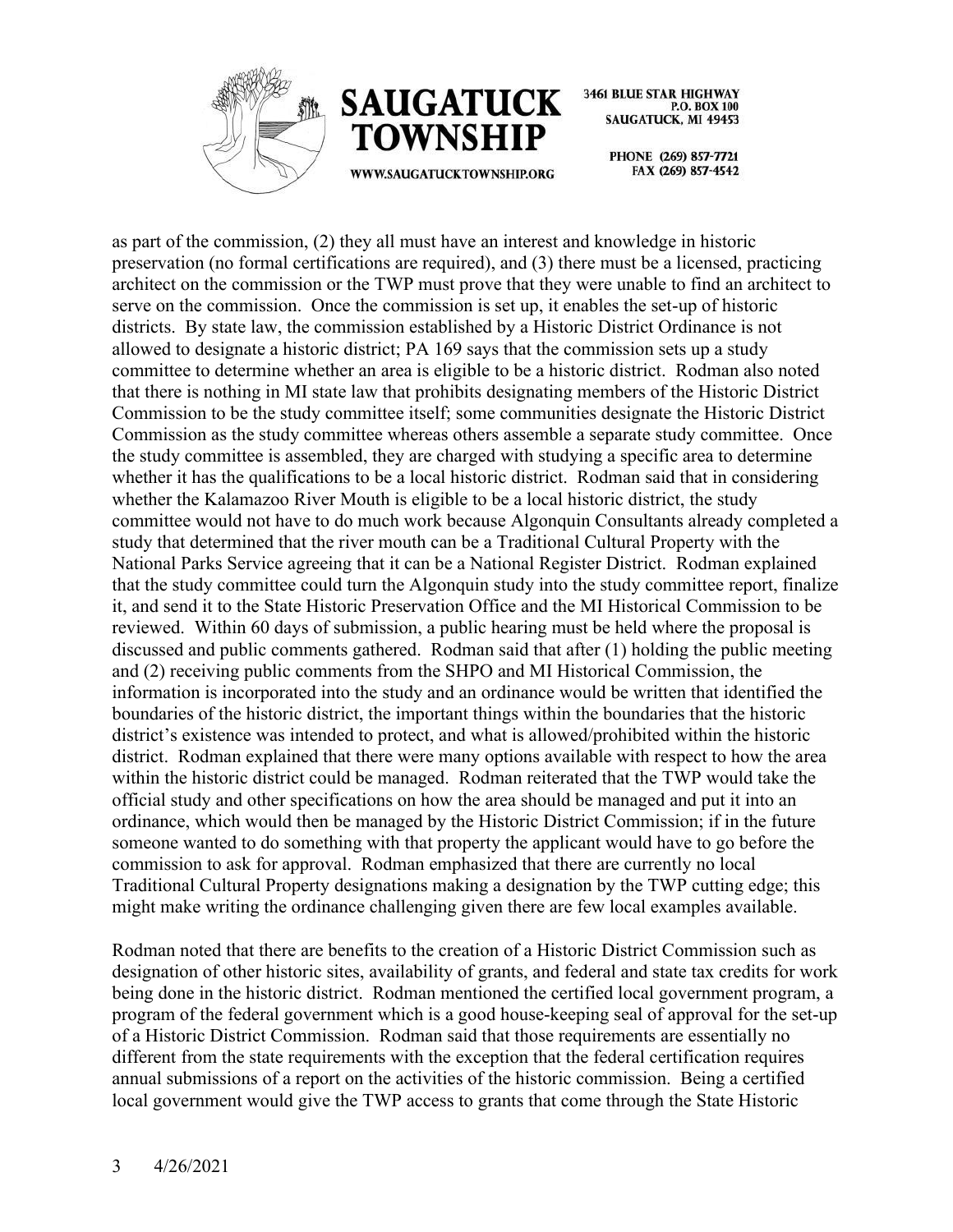



> PHONE (269) 857-7721 FAX (269) 857-4542

Preservation Office to do surveys, inventory, rehab, etc. Rodman noted that the TWP could use this grant to pay for Algonquin to write the report for the study commission. Rodman said that the next grant round was in the Fall with the money not being available until the following May/June, and no work could be done on the project until the grant was awarded.

Shipley asked whether the PC should be connecting with local universities for consultation, specifically Western Michigan University, which offers a certification in Cultural and Environmental Heritage Management. Rodman said that the PC was welcome to communicate with WMU, but was unsure of their expertise in developing local historic districts. Rodman recommended contacting Alan Higgins of the State Historic Preservation Office whose sole job was to help people with historic district commissions and with becoming certified local governments.

DeFranco asked Rodman to clarify the difference between the Historic District Commission and the study committee. Rodman explained that the first step in the process of creating a historic district was to pass a Historic District Ordinance, specifying how the Historic District Commission and study committee would be set up. Rodman noted that that Ordinance first establishes an Historic District Commission, although the Historic District Commission plays no role in seeking historic district designations. Rodman noted that the TWP could appoint a Historic District Commission and a study committee at the same meeting as long as the Historic District Commission is appointed prior to the appointment of the study committee. Rodman continued that the study committee only exists to propose sites for historic designation; once that's complete, all the other business of managing an historic district is facilitated by the Historic District Commission. Rodman explained that there was a great deal of flexibility with the study committee; it could be a permanent committee, it could be assembled for just one project and disbanded, or the Historic District Commission could be designated as the study committee. In contrast, the state stipulates exactly how the Historic District Commission is to be assembled. Rodman emphasized that in MI, a Historic District designation cannot be made without a study committee. DeFranco asked whether the Algonquin study reviewed areas outside the Kalamazoo River mouth. Rodman said the study focused exclusively on the river mouth.

Israels asked if the Historic District Commission could be a tri-community endeavor. Rodman said that he didn't know of any other community that had approached the creation of the commission as a collective and he was unsure if it was prohibited by the law. Rodman noted that there was a way to create the Historic District Commission from a county-perspective. Rodman said he would look into it. Israels inquired as to whether a licensed architect had to be a permanent member on the Historic District Commission. Rodman confirmed that to be the case, but noted that the TWP could seek an exemption as long as it proved that it could not find a licensed architect to be a commissioner. Rodman noted that seeking an exemption would delay the formation of the Historic District Commission as the TWP would have to prove it advertised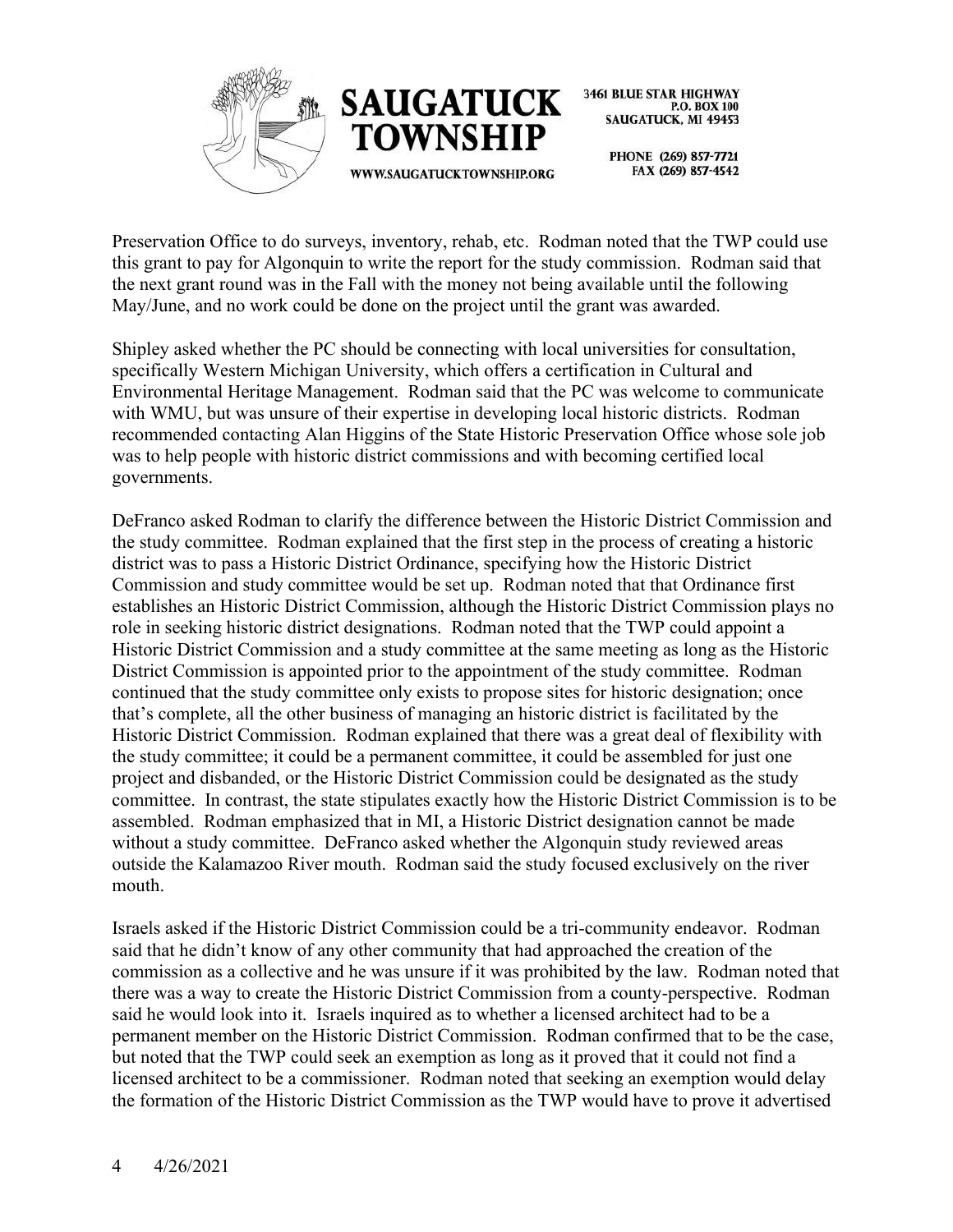



> PHONE (269) 857-7721 FAX (269) 857-4542

for the position over several months to no avail. Israels asked whether the project manager was a paid position through a grant or a volunteer position. Rodman said that it did not have to be a paid position and that the TWP could always assign the responsibility to a person who is already a paid employee of the TWP. Rodman recommended hiring a consultant for grant-writing. Israels asked whether trees were ever considered "historic." Rodman confirmed this to be the case. Rodman explained that a tree on its own could not be listed as historic, but a property could be designated as historic and a tree on site could be identified as important to the site's historic nature; trees can be considered a critical part of why a historic site is historic.

Rodman noted that he shared informational material with the PC including a training manual. Helmrich said he would share the documents with other commissioners. Helmrich noted that there was interest in participation from council members in the City of Saugatuck given that the city owns most of the property on the south side of the river mouth.

## **6) Public Comment**:

1) Betsy York, 143 Harbor Ct Douglas, said one of the delights of living in the area is the wildlife, and she feared that the current demand for housing would displace many animals and destroy trees and habitat. York said that this would impact the special draw of the area for visitors, who come from the cities where stars and animals are hard to find. York asked that we not continue to destroy trees and think that animals will find someplace else to go. York said that the presence of animals in our daily lives makes our lives richer and the continuous canopy of trees makes our towns visually appealing and healthier for us all. York said that she had not found in any of the plans for the three municipalities any actual plan for wildlife corridors or intentional purchasing of land for habitat. York said she would be delighted to be mistaken on this point. York noted funding is challenging, but if you don't ask you don't get it, and if there was a plan, funding could be obtained in some manner. York said that she saw in the TWP visioning exercise that "open land with the potential for growth" was included. York asked why our response to open land was always about growth. York asked that the PC consider urban boundaries and plans for keeping some of the open lands for wildlife. York put forward the notion of natural landscapes, which would include stronger dark-sky fixture requirements on private property, which helps nocturnal animals without sacrificing security or safety. York asked how we became anchored to the lawnmower. York asked if we need to clear-cut our property to build a house; not necessarily, she said. York asked if we need to put in a lawn; she did not think so. York said this was a visual choice landowners make. As part of the natural landscape concept, York would like to see unkempt front yards filled with native and flowering plants. York noted that this was a cultural change beyond the authority of the PC, but was not beyond the PC's leadership via suggestion and encouragement. York thanked the PC for their time and good work.

2) Richard Kirk, Muskegon, said he was not speaking to an agenda item, but was speaking to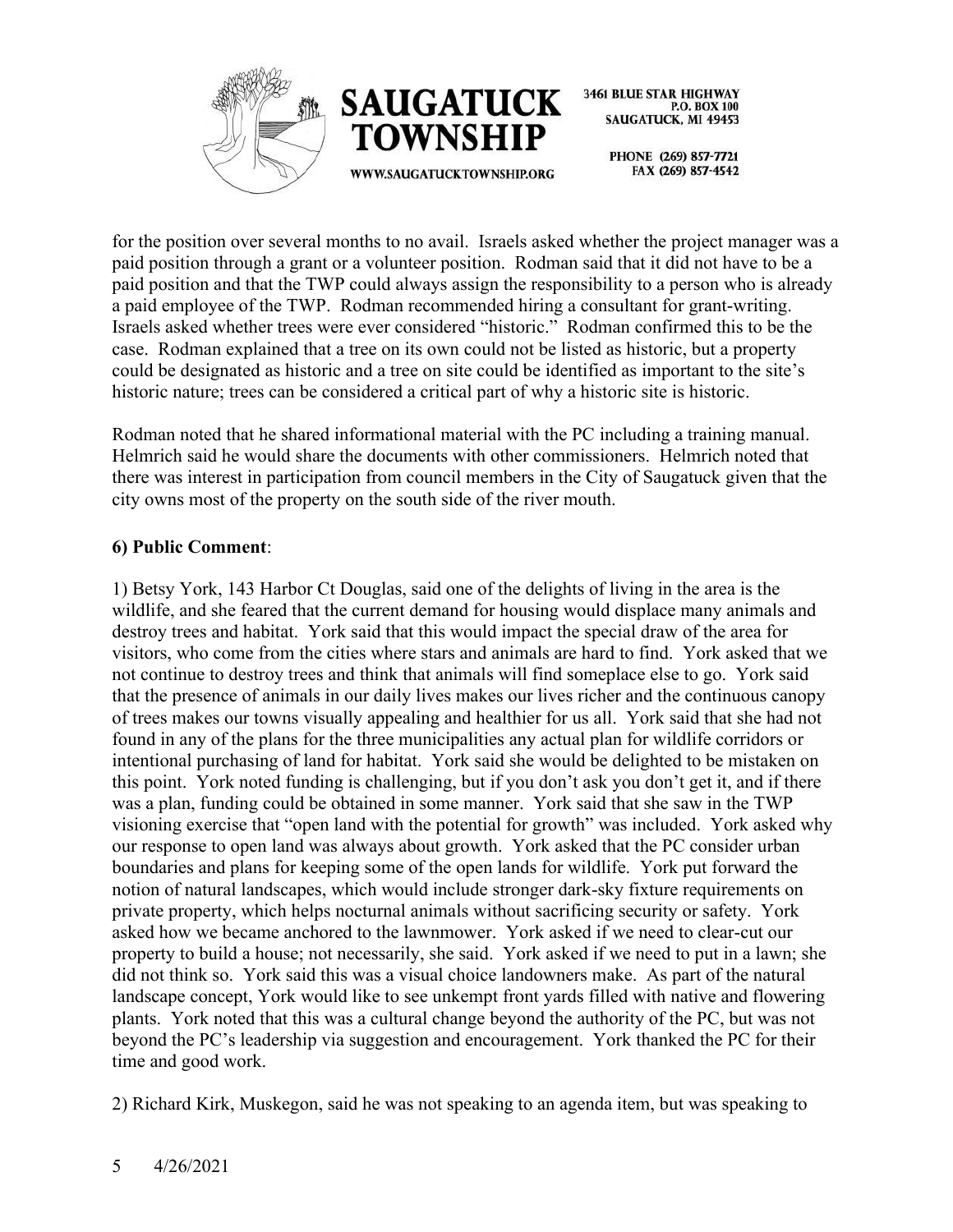



WWW.SAUGATUCKTOWNSHIP.ORG

**3461 BLUE STAR HIGHWAY** P.O. BOX 100 **SAUGATUCK, MI 49453** 

> PHONE (269) 857-7721 FAX (269) 857-4542

urge the PC to revoke its resolution of April 2020 allowing the Van Horns to construct a pond and engage in sand mining on the site of BSH and 66<sup>th</sup> St. Kirk urged the PC to revoke the resolution because the Van Horns failed to comply with two significant conditions. Kirk referred to paragraphs B1 and B5 of the resolution. Kirk said that paragraph B1 stated that the owners must obtain all county, state, federal, and local permits and approvals needed to conduct the mining operation and create the proposed pond and shall comply with all terms and conditions of those permits. Kirk referred to paragraph B5 which stated that the pond excavation shall not exceed 5 acres until the Van Horns submit to the TWP a copy of a part 301 permit issued by EGLE. Kirk said that on the 9<sup>th</sup> of April 2021, EGLE found the Van Horns to be in violation of the part 301 permit in having constructed a pond greater than 5 acres without obtaining a permit. Kirk said that EGLE has found the Van Horns constructed a pond greater than 5 acres, which is disallowed by part 301 and disallowed by the TWP resolution. Kirk understood that surveys have shown that the pond is approximately 7 acres. Kirk also noted concerns raised with EGLE that the Van Horns flattened the property before they applied for permits and before the Van Horns had prepared environmental impact studies for their sand mining permit. Kirk said that Van Horn's excuse was that the property was already flattened and so they did not need to give EGLE an environmental impact statement. Kirk believed that that amounted to destruction of evidence. Kirk said there is now no evidence of how the property existed before, what the environment was like, and what the impact would be. Kirk said that the Van Horns exceeded the 5-acre limit in violation of the TWP resolution and the state statute. Kirk said its more than just a problem of the Van Horn project; without revocation, the PC is inviting the next applicant to do whatever they want with impunity.

3) Roy Mcilwaine, 3466 Riverside Dr., mentioned that the original pond permit for the Van Horns was pulled three or more years ago. Mcilwaine noted that a review of the pond ordinance was on the PC's agenda and that it needed to be looked at because there was at least a year and half of construction at the Van Horn property which resulted in a 70ft or more "mountain" of sand and a pond that exceeded the 4.9 acres requested in the permit for the obvious reason that Van Horn was avoiding going to the state agencies, because once you exceed a pond size of 4.9 acres you need state permits. After digging, Van Horn applied for an SAU with the TWP and neighbors participated in two meetings at which time Mr. Van Horn said he was passionate about water skiing and that he wanted a private water skiing pond. Mcilwaine said that Van Horn has now laid out multiple lot divisions and is selling those lots with water access for everyone. Mcilwaine said that Van Horn ignored the requirements of the SAU, cleared the land instead of getting state permits, and staged sand for future sand mining, which he didn't have the permits for. Mcilwaine said that the "crowning blow" was that Van Horn put his home up for sale. Mcilwaine noted that this was not a legal issue but it leads to deception. Mcilwaine referred to his correspondence submitted to the PC and added that Allegan County Health Department two weeks prior issued Van Horn a formal violation notice that requested Van Horn start remedial action to prevent sand erosion from spoils piles that have been affecting businesses on BSH and Holland St. Mcilwaine noted that Van Horn had a week to initiate remedial action but has not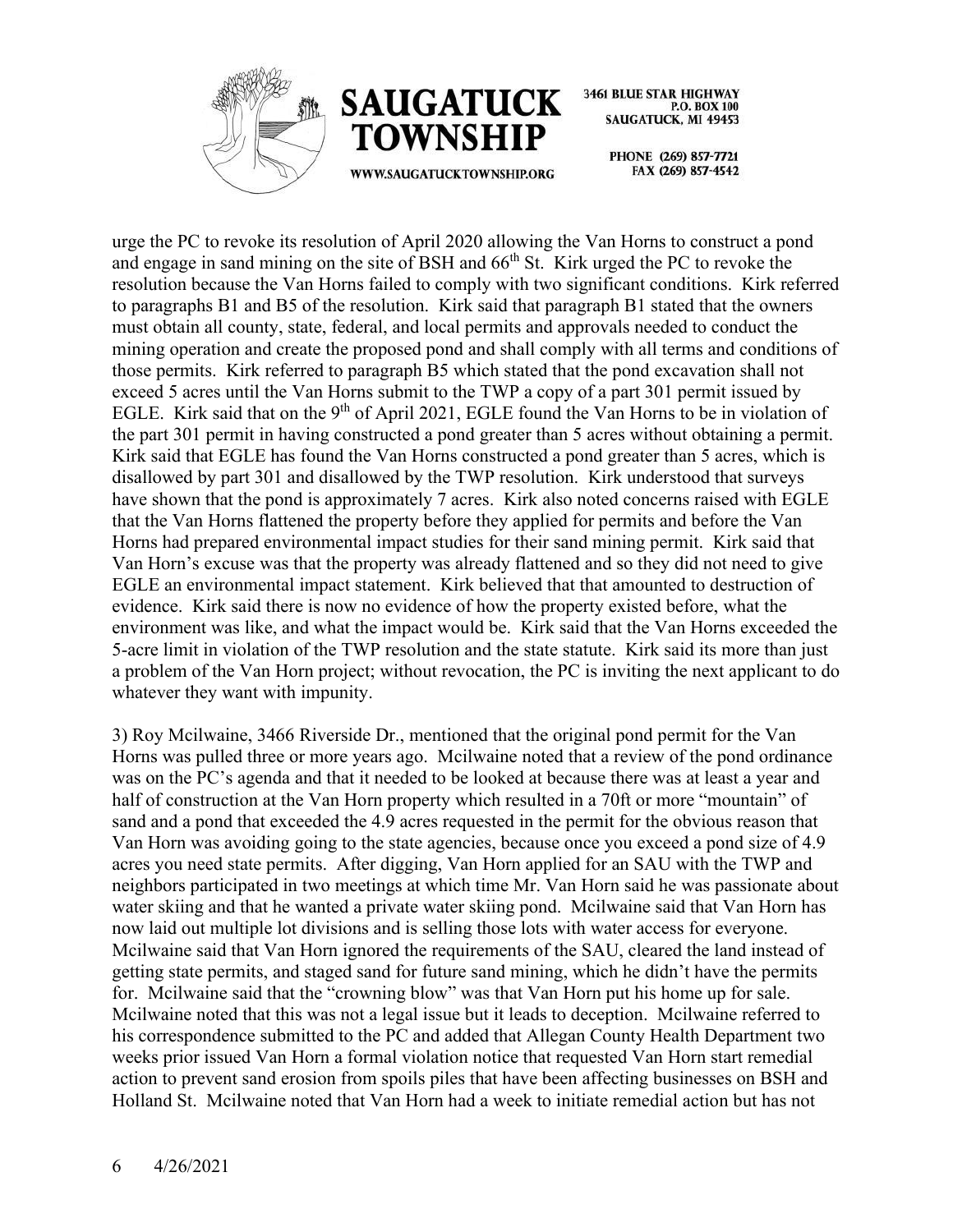



> PHONE (269) 857-7721 FAX (269) 857-4542

been in contact with the county, has not started any work on erosion control, and it's another example of bad faith.

4) John Johnson, Saugatuck Township, said he lives across the street from the TWP Office and has spoken to many in the TWP government. Johnson said that about a year ago he started to have sand blow onto his property. Johnson noted that with the windy weather in October and November his cars were getting covered in sand. Johnson panned his camera so that commissioners could see the proximity of his property to the spoils piles at the Van Horn site. Johnson mentioned that when there were high winds the previous day there was sand all over his cars, and that this was something he had never dealt with before. Johnson noted that he has had to do a lot of cleaning of sand from window sills and his garage. Johnson reiterated that he and his neighbors were getting lots of sand on their property, homes, and cars. Johnson wasn't sure if anything could be done, but he wanted to make the PC aware of the situation. Johnson said that he used to have a pond on his property and was aware that ponds require maintenance in terms of mosquito and pest control and that it was necessary to keep the water moving. Johnson noted that the PC had inherited a bit of a mess and wanted to thank commissioners for doing everything that they are doing and that he feels like he lives in one of the best places to live in MI. Johnson said that lately the TWP feels a bit like Singapore [town buried in sand at the mouth of the Kalamazoo River] with the trees removed and the top soil pulled off with live sand dunes and blowing sand. Johnson said that the sooner the live sand dunes could be turned into dead dunes the better.

5) Scott Wierenga, 6618 Dugout Rd., said he sent correspondence to the PC on March 23rd and sent additional correspondence on April 23<sup>rd</sup> after EGLE released their findings that the Van Horn pond was over 5 acres in size. Wierenga was disappointed that the Van Horn SAU was not on the PC agenda. Wierenga believed it was the PC and Board's duty to protect the interests of the TWP and not the state's duty, although the state does have a role in the project. Now that EGLE determined the size of the pond, Wierenga said he does not see how the TWP has any other option other than to call a hearing to review and terminate the SAU issued to Van Horn based on what Wierenga felt was a fraudulent application. Wierenga said he could understand a 10% error, but not a 36% error in pond size. Wierenga said that such an error was intentional. Wierenga believed that many of his neighbors have been harmed by the project and that he has personally been harmed. Wierenga said that for a period of time he was getting bad water from his well and that the spoils piles were unsightly and harmed the business of the neighboring motel. Wierenga said he would like to see a commissioner ask for a *varia* item and add onto the agenda that a special hearing be called to terminate the Van Horn SAU. Wierenga mentioned that there have been so many violations that he does not know how the PC could not terminate the Van Horn SAU. Wierenga said that the PC's obligation is not to one person over all the other residents who have lived in the area for years.

Shipley asked Wierenga to clarify what he meant by saying he had "bad water" coming from his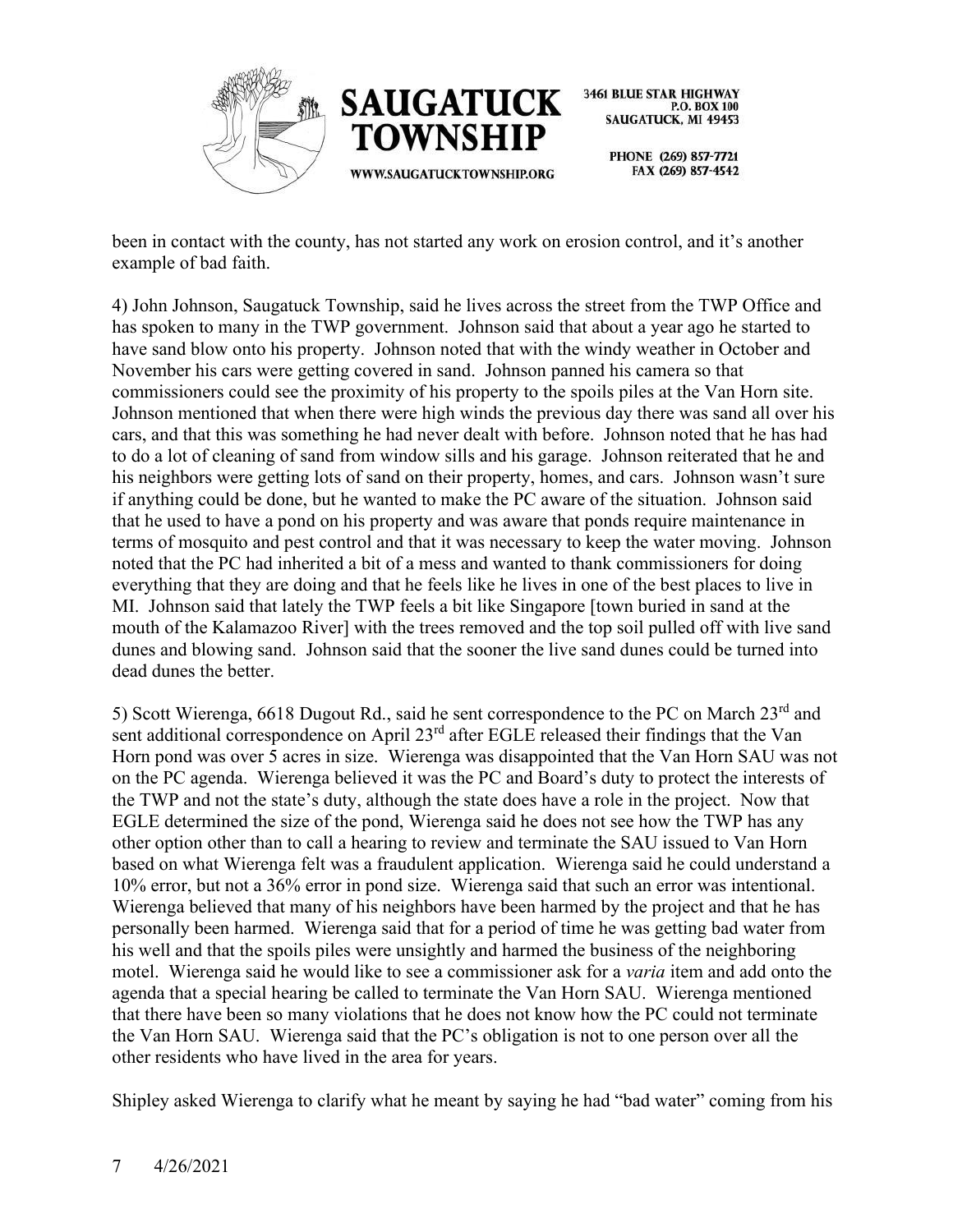



> PHONE (269) 857-7721 FAX (269) 857-4542

well. Wierenga said that after reviewing a site report his understanding was that the pond excavation disturbed the area and as a result, for a period of 2-3 months, any time Wierenga turned his water on he was getting sand. Wierenga said he would go to make a tray of ice and that the cubes would be yellow. Wierenga said he had his water tested and the test did not show any harmful substances. Wierenga explained that whenever he comes out on the weekends he has to run his water for a bit to get it to run clear. This experience has made Wierenga concerned for any future projects, because he does not want that to happen again.

Johnson added that he could see Van Horn treating the pond for mosquitos using chemicals and that was a concern, because the project was in proximity to a municipal wellhead.

## **Public Comment Closed**

## **7) Correspondence**

Wells reviewed correspondence received.

- A. Saugatuck Dunes Coastal Alliance
- B. Letter M. Terzino
- C. Letter J. Williams
- D. Letter R. Mcilwaine
- E. Letter M. Sikora
- F. Letter S. Wierenga

## **8) New Business**

## **A. Appoint members to the Master Plan Committees**

Commissioners revised membership to Master Plan Special Committees as follows:

- 1. Blue Star Safety: Dave Ihle (chair), Jon Helmrich, Laurie Goshorn, Brenda Marcy, Stacey Aldrich, Representative for Transit Authority (TBD)
- 2. BSH Economic Development: Jon Helmrich (chair), Kim Zdybel, Missy Corey, Member of the Business Community (TBD)
- 3. Rural Character and Conservation: Daniel DeFranco (chair), Jon Helmrich, Denise Shipley, Jane Dickie, Jon Vanderbeek, Mark Saint Amour, Betsy York
- 4. Attainable Housing: Denise Webster (chair), Becky Israels, Jim Searing, Harry Adams, Dave Ihle, Chuck Carlson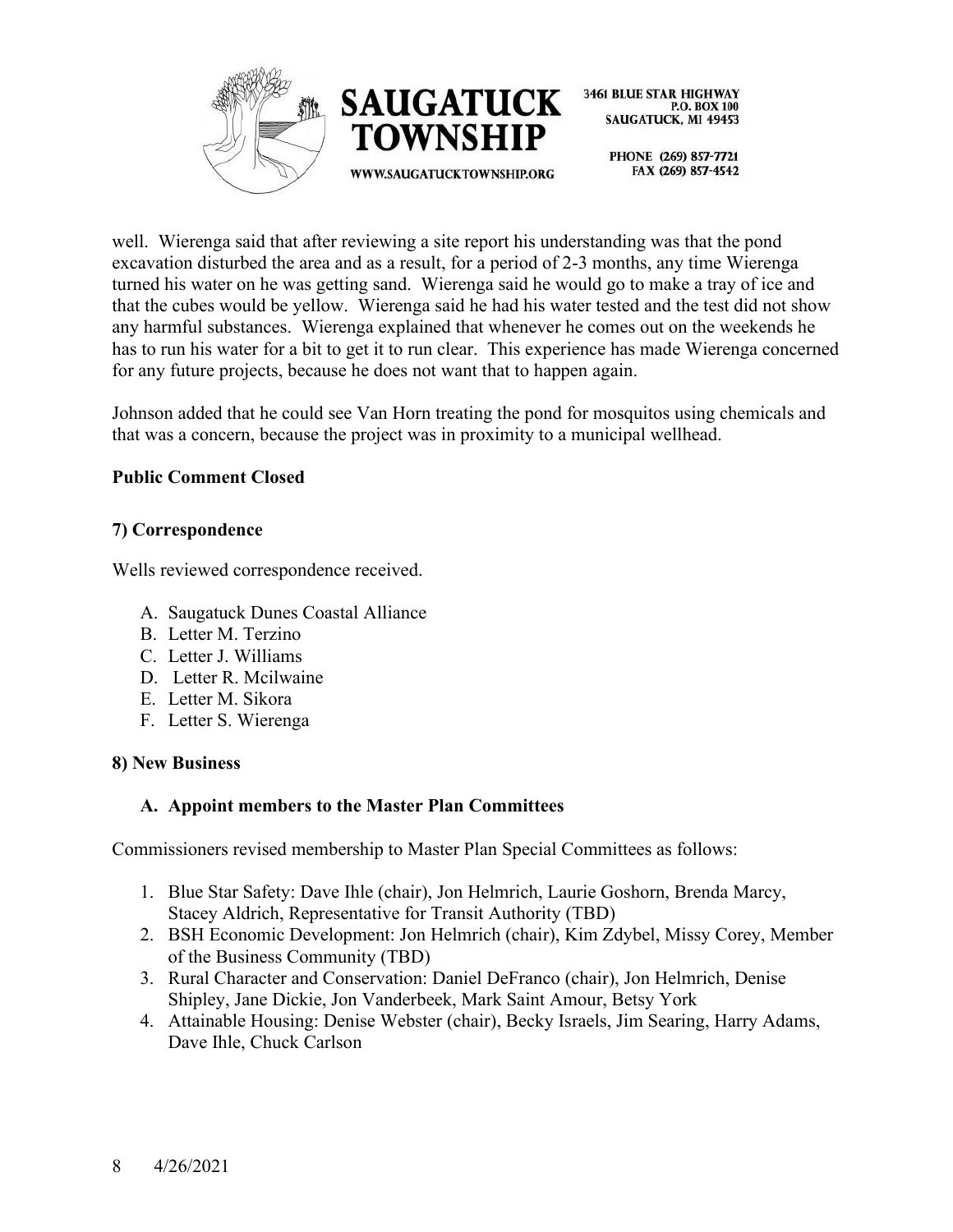

> PHONE (269) 857-7721 FAX (269) 857-4542

A **Motion** was made by Webster to approve membership to the four Master Plan Special Committees as amended. Seconded by Ihle. The Motion passed by unanimous roll call vote.

# **B. Assign Historic District Commission Research**

Wells explained that the TWP Board directed the PC to research, analyze, and prepare an overview of the pros and cons of the formation of a Historic District Commission and a Historic District along with the study committee that would be required to recommend historic district designation.

A **Motion** was made by Webster to direct the task of researching the formation of a Historic District Commission to the special committee on Rural Character and Conservation. Seconded by DeFranco. The Motion passed by unanimous roll call vote.

## **C. Bill Rowe Recognition**

Israels acknowledged that the TWP sent Rowe a thank you card, which was signed by many commissioners and Board members. Israels expressed that the PC appreciated all that Rowe has contributed to the community, noting that Rowe served on the PC for 14 years. Israels said that a certificate of appreciation and accomplishment was sent to Rowe from the TWP Board. Israels gave commissioners an opportunity to express their appreciation for Rowe's service on the PC.

## **9) Old Business**

## **A. Pond Creation Zoning Provisions**

Wells explained that this item was a follow-up from the February 2021 meeting when the PC discussed modifying Special Land Use Standards for mining and landfills. Wells said that during that discussion Ihle brought up ponds and pond regulation. Wells mentioned that one of the questions that came up was whether the TWP could prohibit ponds. Wells said that over the last few months she consulted with the TWP attorney, engaged fellow planners, and that Helmrich had posed the question to attendees of the 2021 MTA conference. Wells reported that she had not found any communities that prohibit ponds outright. Wells said that staff reviewed current TWP standards for pond creation and offered a few suggestions for updates as presented in the "Master Plan Review, Ponds" memo on file.

Ihle said that at the previous PC meeting he offered the idea of limiting the size of ponds in any given development to what is required for detention/retention. Ihle said that any development will need a pond or a retention/detention facility to handle storm water. Ihle said that it was his sense that TWP residents and some commissioners were not fans of large pond developments. Wells asked if that meant that the TWP would prohibit all ponds, because no permit is required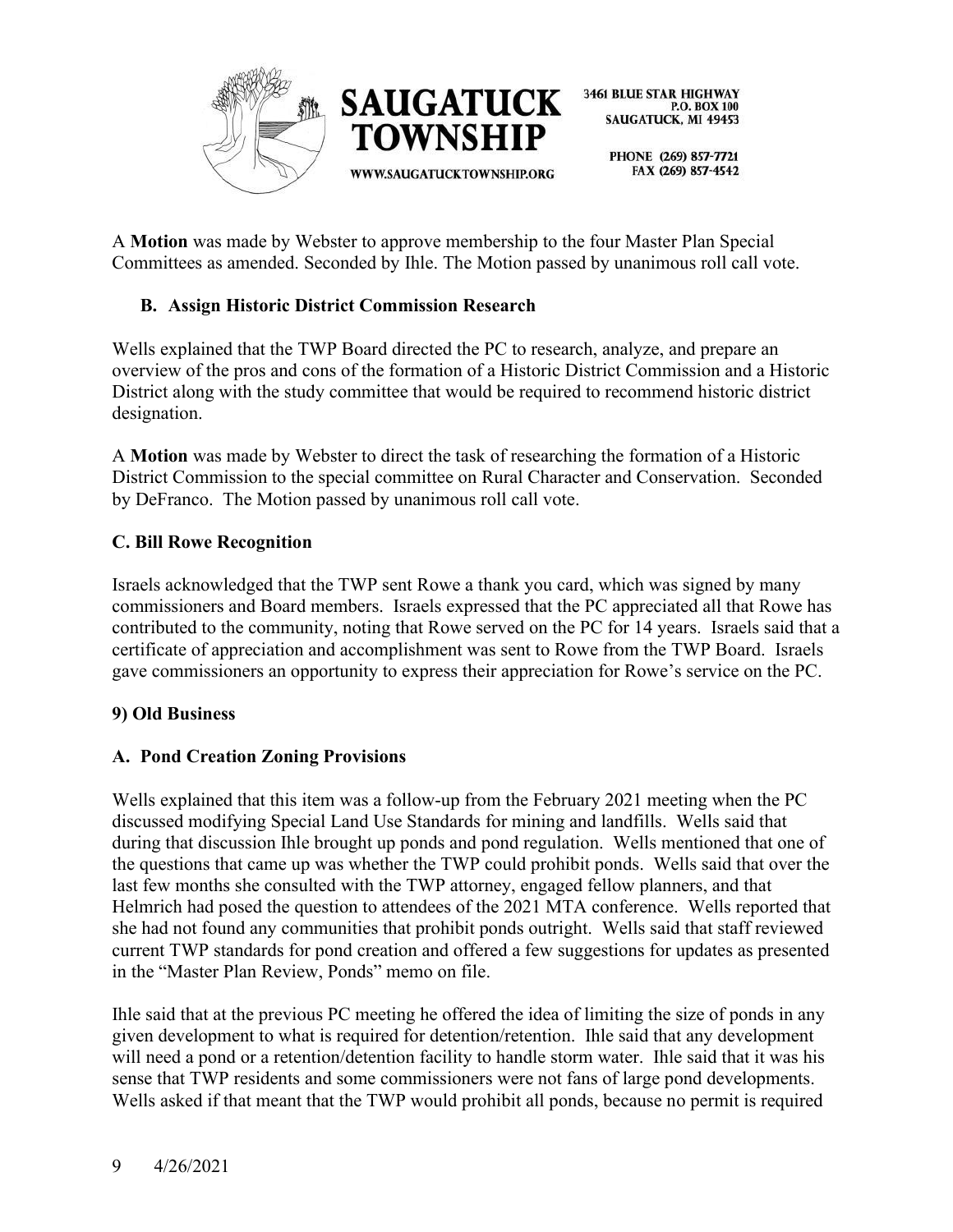



WWW.SAUGATUCKTOWNSHIP.ORG

**3461 BLUE STAR HIGHWAY** P.O. BOX 100 SAUGATUCK, MI 49453

> PHONE (269) 857-7721 FAX (269) 857-4542

for a retention/detention basin. Ihle said that if the size of ponds were restricted to retention/detention a development could manage storm water and the TWP could prevent developments from constructing ponds to be a water feature and sell waterfront property. Wells confirmed that that was the question she took to other planners and the attorney. Ihle asked whether Wells was defining "pond" as that which was beyond what was needed to construct a development. Wells confirmed that to be the case and added that when a site plan is reviewed a drainage facility would be viewed as a drainage facility, not a pond. Wells said that she could go back to the TWP attorney to see if the TWP could prohibit pond creation entirely. Wells added that that prospect could be challenging. Ihle said he was not completely sure that was the best option, but he was trying to think of ways to control the creation of large-scale ponds/lakes in the future, especially given the strong negative response from the public. Ihle added that Wells was offering good questions in focusing on the potential size of a pond. Israels said the conversation was interesting, because she was unsure of how the square footage of a pond was to be measured/defined. Israels wondered how to handle SAUs for some ponds and not others and she liked setting the standard in terms of detention/retention, but expressed concern as to whether that was possible. Israels said she was looking at how ponds are used in commercial developments, mentioning that golf courses use ponds for more than just a water source and asked if that would be allowable in the future if the pond ordinance was amended in the way presently being discussed. Ihle identified standard iv. in the SAU standards proposed by staff, and asked whether EGLE required the approval of an SAU before EGLE would issue permits. Wells said she would look into it.

Shipley asked Webster if she had seen this issue come up when she was on the PC in Union TWP. Webster said she had not encountered this issue, but asked whether the issue at hand was similar to wind farms and cell towers in that because communities see a marked increase in those types of activities, they believe an ordinance is required to take care of those conditions. Webster asked whether the TWP had seen an increase in pond creation activity that would warrant a specific pond ordinance. Wells noted that the TWP had received two inquiries regarding pond creation in the last 6 months, and said that the pressure seen is that if a pond is large enough, lots in a subdivision can be marketed as waterfront and fetch premium prices. Webster asked if the TWP was seeing this activity from developers. Wells confirmed that to be the case. Webster recommended assigning the task of researching pond ordinances to the ZBA to determine if there were any other communities experiencing a similar issue. Ihle noted that creating ponds/lakes is very common in real estate development; if you put a pond in you get a premium on the sale of the lot. Ihle said that because the TWP is a waterfront community, we feel that man-made ponds do not fit the character of the community.

Helmrich said that there was something about making pond creation a special land use that was appealing in conjunction with setting a size limit. Helmrich said that there was a lot of good ideas in the memo prepared by Wells. Israels agreed with both Helmrich and Ihle, but was considering whether certain commercial uses may be different from pond creation. Wells said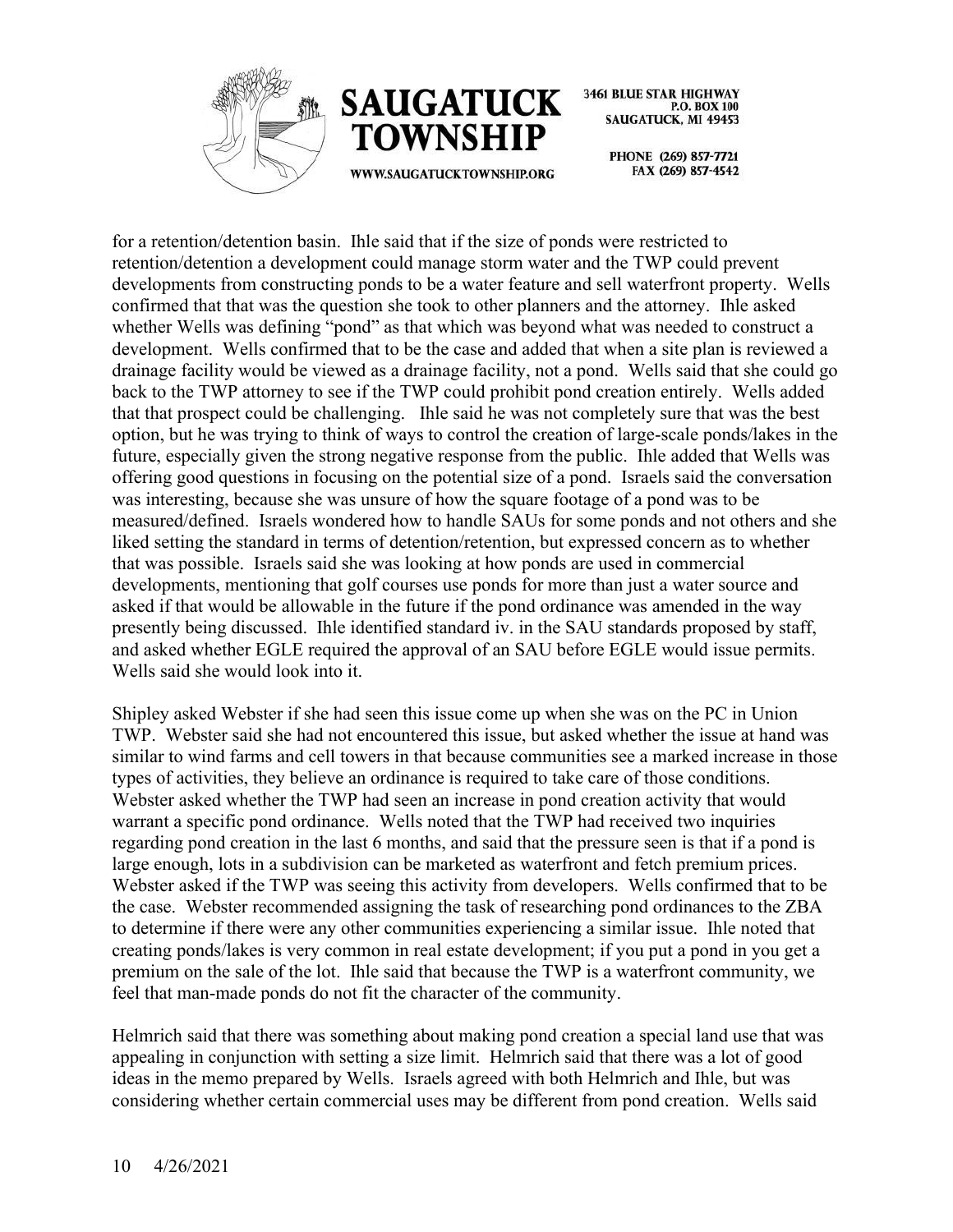



> PHONE (269) 857-7721 FAX (269) 857-4542

she could investigate prohibiting water-body creation while still allowing drainage facilities and a public recreation exemption. Israels asked if the PC would need a public hearing, because she would like input from the public. Wells said that any time an ordinance is amended a public hearing is required. Shipley said she thinks the TWP should take the lead on this issue, because EGLE looks to what the TWP allows. Shipley said she is leaning towards prohibiting ponds altogether. DeFranco asked whether public concern related to the approval process of pond creation and that process being inadequate or if it concerned the land use itself and large-scale pond creation was making the public uncomfortable. DeFranco said that the PC has to make a determination regarding what is most concerning to the public. DeFranco was interested to hear from the public on the matter.

Israels asked whether the zoning ordinance presently considers whether a retention/detention pond should not be within 1,000ft of a municipal well-head. Wells said that prohibition does not currently apply to retention/detention basins and was not sure if it needed to be considered. Ihle drew a distinction between detention and retention ponds, and explained that those types of drainage basins would not be big or deep enough to compromise groundwater quality. Israels asked whether in agricultural areas, ponds are sometimes used for the irrigation of crops. Wells confirmed that to be the case and added that the TWP now required dry-hydrants in some developments, which are fed by ponds. Shipley asked whether those uses are Special Land Uses and noted that in those cases the existence of a pond is necessary. Wells said that the PC could define different kinds of ponds or say that a pond does not include a storm water facility, dryhydrants, crop irrigation, etc. Shipley said it was necessary to distinguish between necessary and recreational uses. DeFranco asked whether an ordinance prohibiting pond creation would prevent the reclamation of a mining site, a process that typically involves pond creation. Wells said that when she asked the attorney if the TWP could prohibit ponds there were a few red flags, because there are other types of ponds or water-bodies that are created in other applications, and so the TWP could not outright prohibit ponds. Wells mentioned that mining has certain rights in state law, and the TWP does not want to set up conflicting ordinances. Wells said she would go to the attorney and ask to explore the potential of defining and prohibiting recreational ponds with the understanding that there are certain ponds for irrigation, site restoration, storm water, golf courses, dry-hydrants, etc. The PC directed Wells to speak with the attorney and get his input.

## **B. Book Discussion**

Commissioners continued their discussion of the book, *Strong Towns*, from the February 2021 meeting.

## **10) Public Comment**

# **Public Comment Closed**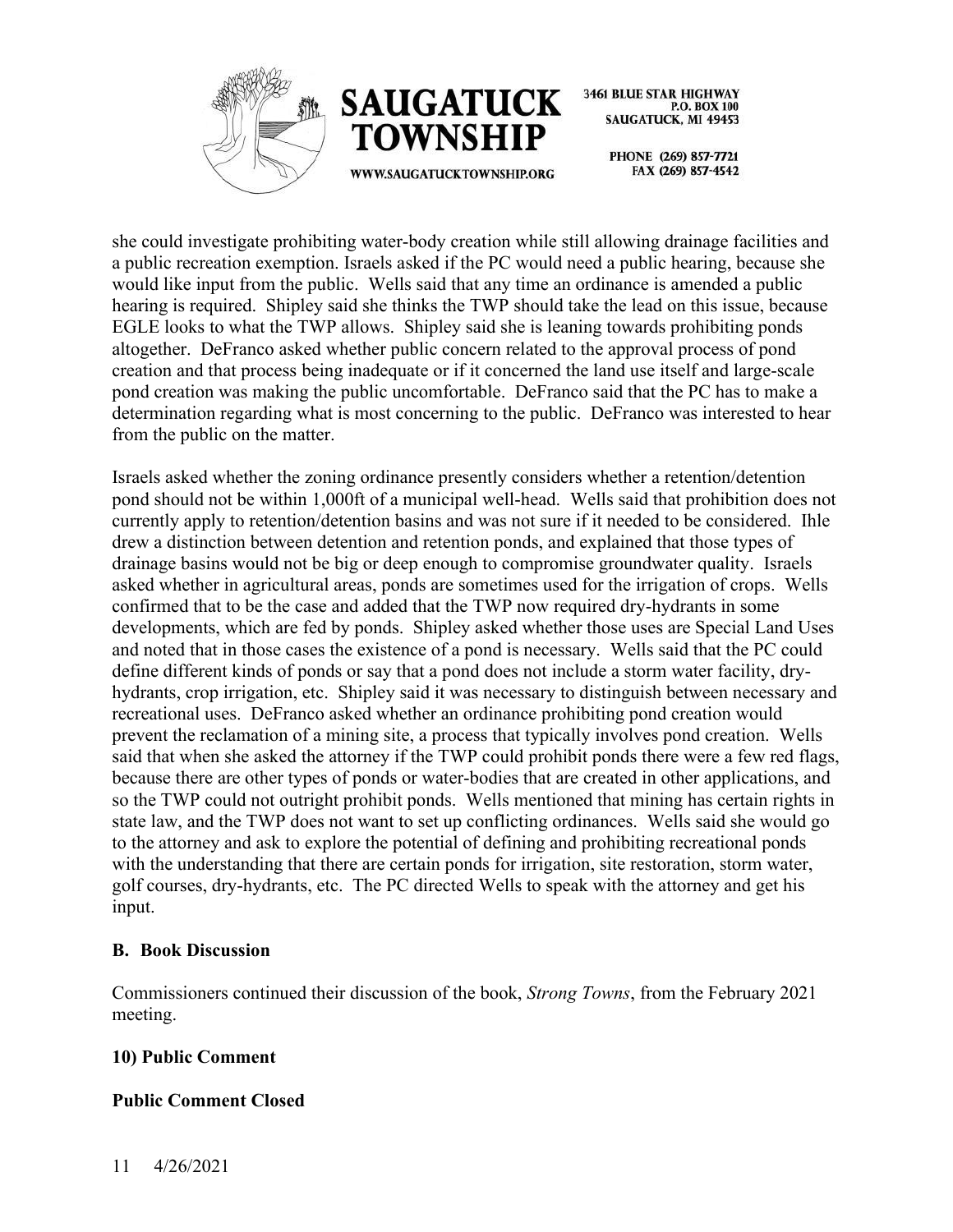



> PHONE (269) 857-7721 FAX (269) 857-4542

## **11) Staff Update**

Wells reported that at the ZBA there was a request to expand a legal, non-conforming use for the Lakeshore Motel. The ZBA has the same request coming up for a single-family home where the owner is seeking approval for an addition. Those are two instances in which the ZBA is hearing the same request, but Wells did not think that in this case there was a need to amend the zoning rules.

Wells explained that the Forkers, the applicants who the PC denied their Special Land Use request, were sent a letter and email copy of the letter stating that they have until mid-June to cease the commercial aspects of their operation. Wells said she would visit the site at the end of May and again in mid-June.

Wells said that the TWP had received a copy of the letter EGLE issued to the Van Horns; EGLE has requested additional information. The applicants' attorney contested the EGLE letter and sent a follow-up letter asking EGLE to remove the word "violation" from the letter. Wells noted that the applicants have neither received a permit for a pond greater than 5 acres nor has their application been denied; the permit is still pending.

Wells reported that staff was continuing enforcement on a property on Old Allegan Rd. The TWP worked out an agreement with the owner that the TWP would pay for a dumpster and the owner would make regular payments back to the TWP. Wells noted that there were many items onsite that could not go in the dumpster, and so the TWP is still having issues with enforcement and receiving complaints from neighbors.

Wells noted that she had not heard there was a violation issued by the County to Van Horn. Wells did contact the County two-weeks prior, which prompted the County to do a siteinspection. Wells noted that Van Horn's permit had been expired, but she as unsure if the permit had been renewed. Wells said the County did a site review and issued a report of findings, which was sent to the TWP upon request from staff. Wells said she had just emailed the County inquiring as to whether a violation had been issued.

**12) Township Board Liaison Update** Submitted by Board and PC Member Jon Helmrich

• **The Township Board has met via Zoom twice since the last PC meeting:**

## **March 10:**

• Board voted to not adopt a suggested ORV resolution.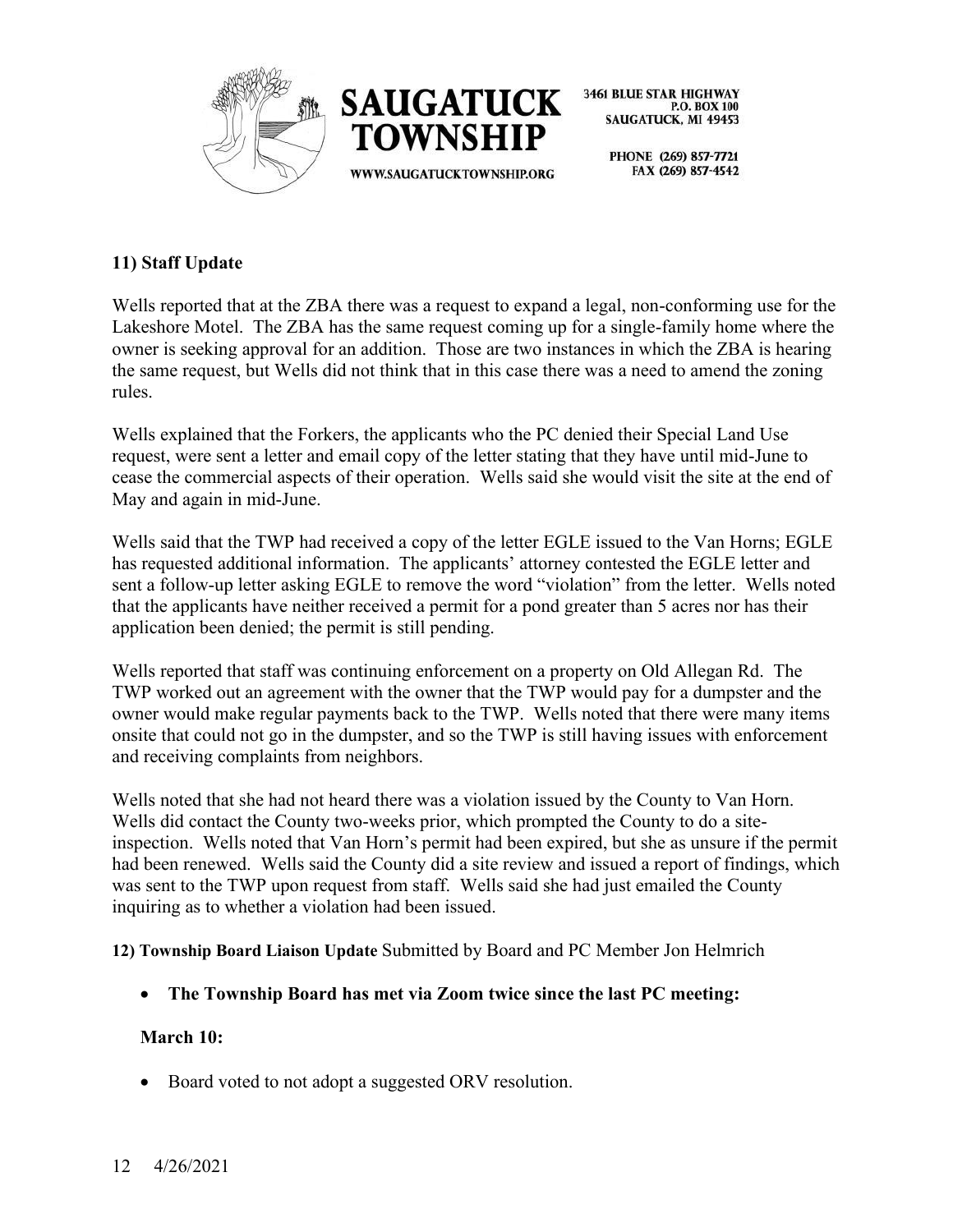



> PHONE (269) 857-7721 FAX (269) 857-4542

- Voted to ask the PC to investigate a potential Historic District near the Kalamazoo River mouth and report back to board with the pros, cons, and process.
- Appointed Laurie Goshorn to the Tri-Community Recycling Committee.

# **April 14:**

- Approved contract for new manager, Joe R. Frey, who has been serving as interim manager.
- Cathy Brockington gave a presentation on Re-districting efforts and Communities of Interest.
- Voted to contribute to the Tri-Community Hazard Waste collection day on May 1.
- Extended conducting Board meetings via Zoom through July.
- Appointed Denise Webster to the Planning Commission (there were four applicants) and Denise Shipley as PC liaison to ZBA.
- Recognized PC member Bill Rowe for his many years of service.
- Set date for Public Hearing on next Fiscal Year's budget June 9, and Board Budget Workshop on April 29.

Helmrich added that the new recreational marijuana business on BSH was looking to organize a tour for TWP Board and PC prior to opening. Friday May 7<sup>th</sup> USACE is holding a Zoom meeting with all the consulting parties of the N. Shore marina project; Helmrich and Manager Frey will be in attendance.

Israels noted the Helmrich and DeFranco attended the annual MTA conference via zoom, and requested that Helmrich and DeFranco share the highlights of the conference at the next PC meeting.

Wells reported that the Coastal Academy was hosting two training sessions; one in June and a second in the Fall for decision-makers. Wells told Coastal Academy organizers that some commissioners would be interested in attending and to continue to send updates on the Coastal Academy.

**13) Adjourn**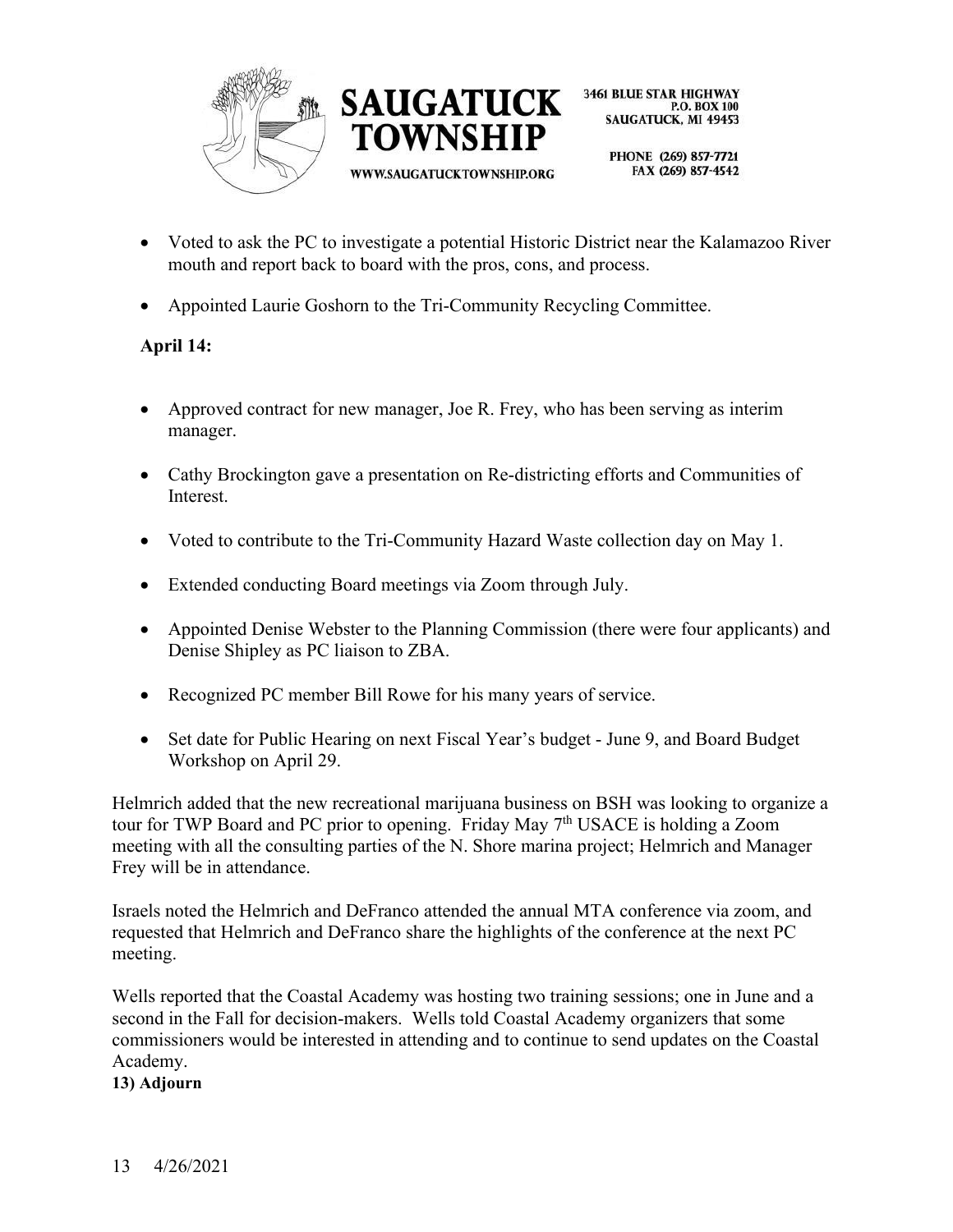

A **Motion** was made to adjourn the meeting at 9:45 pm by DeFranco. Seconded by Ihle. Motion passed by unanimous roll call vote. Welk not present. Next P.C. meeting: Monday, May 17th, 2021 at 7:00 p.m.

#### **Motions**: